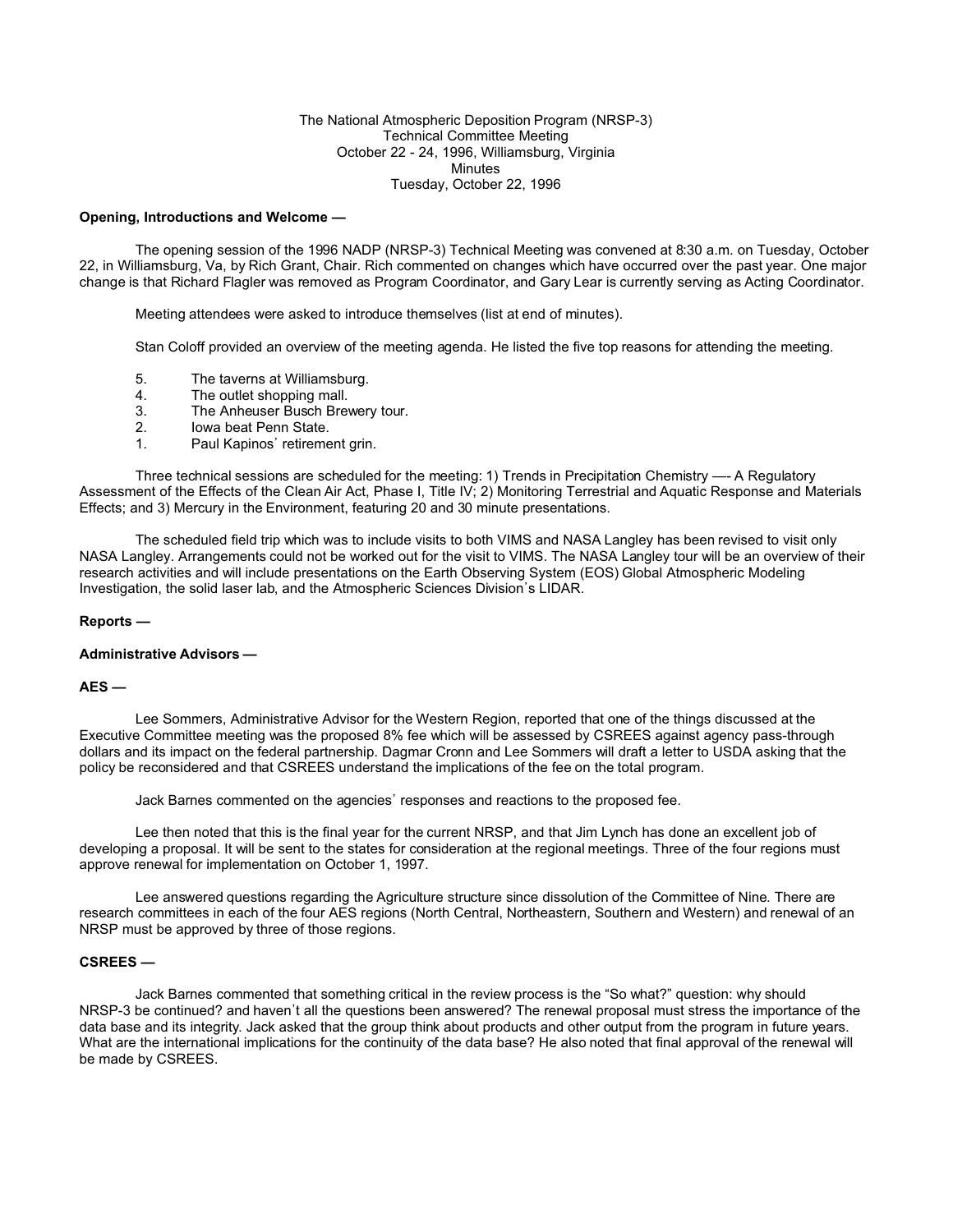## **USGS —**

Paul Kapinos reported that he is turning the reins of the Acid Rain Program over to Mark Nilles. Paul has been involved with the program for 15 years. Mark will handle the day-to-day activities and Joel Frisch will continue as the agency contact in Washington.

Mark Nilles reported that his first assignment was the redesign of Watershed—what NADP is all about, with what synergies. There is currently no money in the hydrologic benchmark network.

### **Coordination Office —**

Gary Lear commented that it has been a difficult year in the Coordination Office. He reported on the following topics.

- Stability of funding.
- Other Personnel changes.
	- Linda Bandhauer resigned from NADP, effective June 1, 1996.
	- Sandy Pletschet resigned her full-time position as Site Liaison to work part time for the Quality Assurance Program, then subsequently resigned completely.
	- The Coordination Office will be hiring a new Administrative Assistant, a Quality Assurance Manager, a programmer, and a data technician over the next few months.
- The office has been processing data and handling data requests.
- Sites.
	- The network lost four sites and gained four sites. Minnesota will also be bringing in several sites.
	- Intercomparison sites were discussed in the Network Operations Subcommittee (NOS).
	- Uncertain sites are those funded by EPA and BRD.
- Annual Data Summary. The 1995 Annual Data Summary was to have been to the printer last week, but because of an unexpected glitch, it was delayed until next week.
- Data requests have increased significantly but have not taken too heavy a toll. The NADP web page is very popular. New data products with maps produced with ARC Info are available and much interest is being generated on the part of the agencies.
- The Quality Assurance Program is going slowly since there is no QA Manager. EPA has funded the program through June, 1998. They have also been very generous in supporting new initiatives. The QA plan is currently being revised
- Rewrite of the Site Operation Manual has begun. Scott Dossett and Susan Smith are handling that rewrite.
- Goals for the coming year.
	- A big need is seen on the part of the staff for being more efficient and more automated with routine procedures and processing of data.
	- Also will be using the web.
		- Will be redesigning the web page to make it more attractive and more functional for getting data.
		- Bob Gilpin will be involved with linking our web page site to other sites.
	- Improving documentation of the network.
	- Responding to the declining interest in NADP by getting the word out that we have the data that researchers need.
	- There is a need at CSU to establish a partnership and collaboration.

## **CAL—**

.

Kenni James reported.

• pH Electrode Update. Seventy-nine electrodes have been replaced since 4/1/96, averaging 11 per month. The Broadley James electrodes have an approximate 2-year lifetime.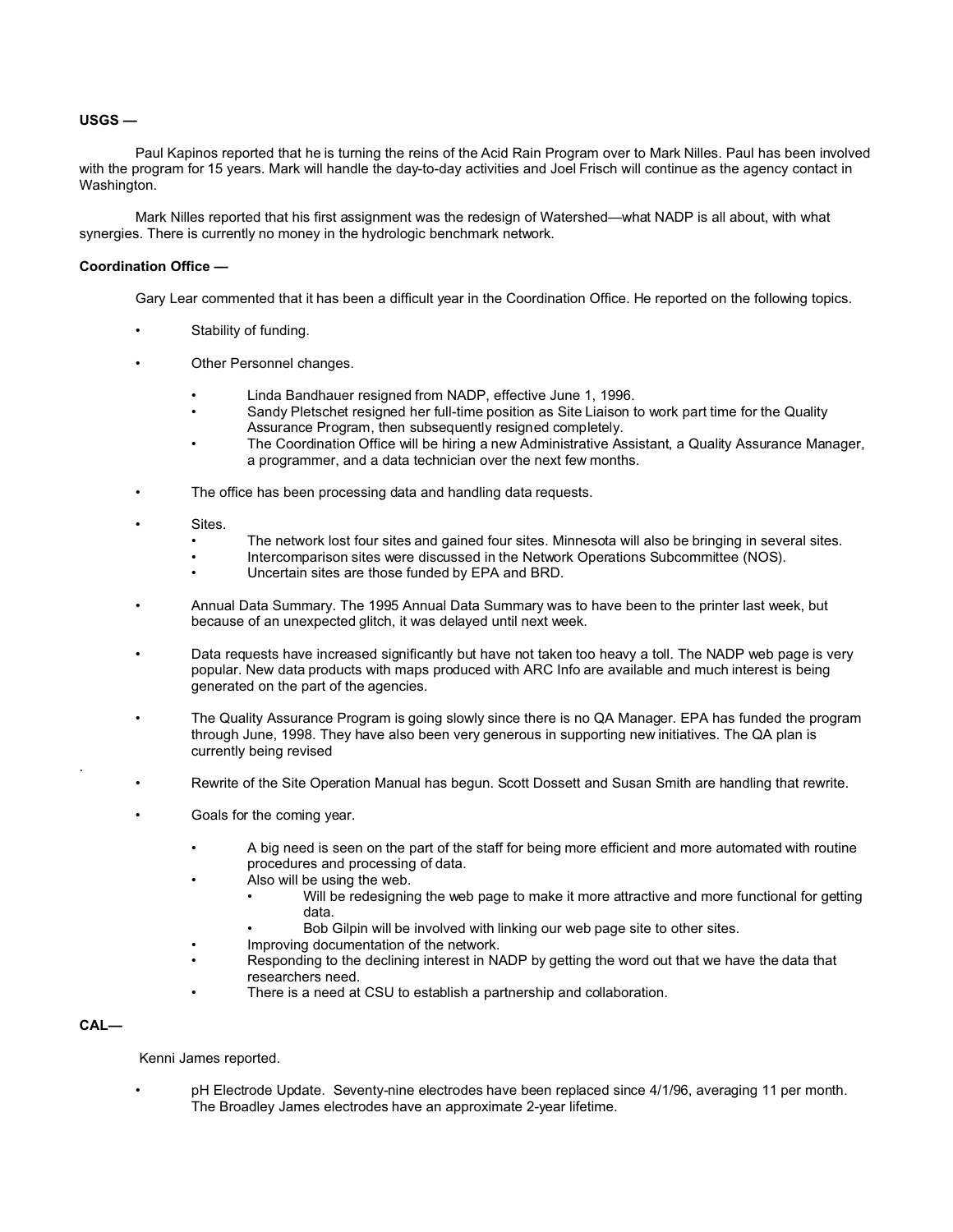- QA Reports. The 1994 report has been published. The 1995 report is awaiting a few computer summaries and internal review. It will be available for external review by January 1.
- Training Course. A site operator's training course was held September 17, 18 and 19 at CAL with 26 operators (23 NADP/NTN, 1 AIRMoN , 2 NADP/NTN/AIRM0N) and 1 representative from the Coordination Office attending.
- Personnel. Pat Dodson, employed in sample processing at CAL since 1979, retired August 30. Her position has been filled by Pam Scales.
- Interlaboratory Comparison Update. The Canadian National Research Institute Rain and Soft Waters Study FP69 just left the lab. The samples were not relevant to NADP as most pHs were in excess of 6.
- Archival Samples. Dr. Steven Leavitt, University of Arizona, requested and received additional archived samples from NVO5 and AZO3 from the end of 1993 through June and April 1995. The ultimate goal of the project is to calibrate the relationship between environmental water and plant cellulose as a potential proxy for climate variables such as temperature and the seasonality of precipitation.
- pH 4.9 Check Solution. All NADP sites are now measuring the pH 4.9 solution.
- Annual Lid Seal Replacement. Lid seals were changed at all sites on June 23, 1996. Last years seals performed satisfactorily.
- ARS/ACM Motor Box Comparison. Data collection continued with Phases II and Ill, and data indicate near equivalent performance from the "new" manufactured box.
- National Geographic Kid's Network.
	- The CAL evaluation of pH meters and electrodes was accepted by National Geographic.
	- CAL staff provided input to chapters on acid rain for the Kid's Network and reviewed final chapters for accuracy and usability.
	- Starting in January, information will be made available to teachers for inclusion in their curriculum next fall.

## **Subcommittee Reports —**

# **NOS —**

Kenni James outlined the planned subcommittee agenda.

## **AIRM0N —**

## Jane Rothert reported.

- Detailed the blind samples procedures.
- Three month turnaround from sample collection to data at CSU.
- Have begun discarding samples.
- Starting mid-year (last spring), AIRMoN received CAPMoN raingages for an intercomparison. Now all but one site has both a Belfort and a CAPMoN.
- It was decided at the Executive Committee meeting in May that most AIRMoN details had been resolved, and the AIRMoN subcommittee was folded into NOS. A working group will consider separate issues, as needed.

## **Data Management Subcommittee —**

 Mary Ann Allan commented that the subcommittee is concerned with data quality issues and analysis of the data. The subcommittee met Monday morning and in their next meeting will discuss outward-facing issues.

- Annual data summary and map product status.
- A decision regarding what should be done with the informational brochure.<br>• Rriefing on the MDN
- Briefing on the MDN.
- Discussion of future data product needs; what NADP should be developing.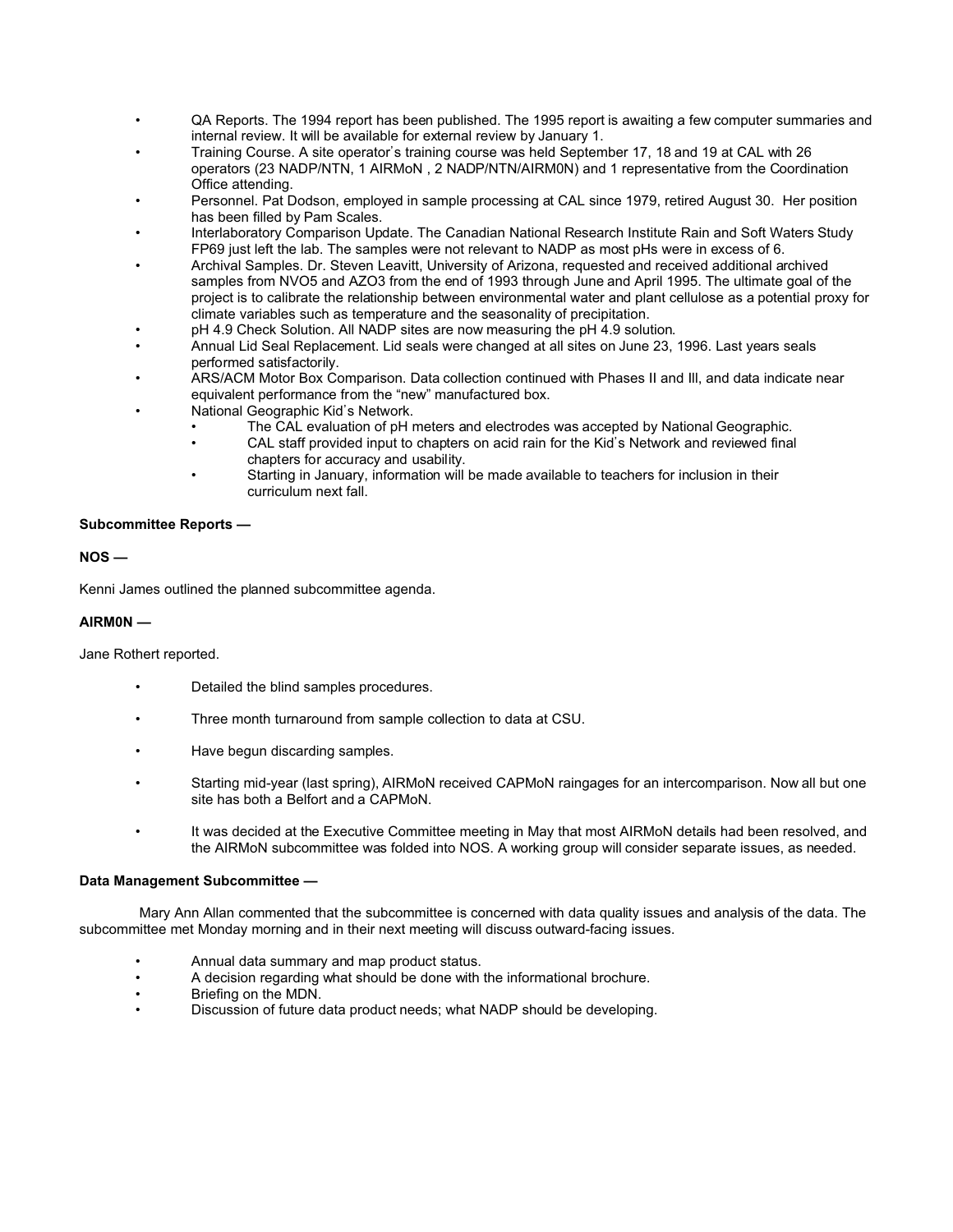## **Environmental Effects Subcommittee –**

Dan Orr noted that the Environmental Effects Subcommittee is involved with assessments of NADP data. The MDN was developed as a result. Last year the subcommittee discussed organics, and this year they will consider the importance of nitrogen deposition. Specifically:

- The increase of nitrogen deposition.
- The role of nitrogen in the NOX/VOCs management plan.
- Evaluate effectiveness of the Clean Air Act.
- Look at current and related work.
- Data application and interpretation.

## **Mercury Deposition Network –**

Molly Welker reported that MDN started with three pilot sites, then moved to 13 sites as a transition network. MDN was accepted as a subnetwork at the 1995 Technical Meeting, and coordination and contracting was moved to the Coordination Office in January, 1996. Steve Vermette, Sandy Verry, and Steve Lindberg serve as advocates and advisors. There are now 17 active sites, with several more pending. The goal for data is to have it in a preliminary form by the end of 1996, with final data by spring of 1997.

Mercury is currently a hot topic, and there have been a number of mercury conferences. Molly, Steve Vermette and Joe Tokos have attended several over the past year. Molly detailed those meetings.

An MDN business meeting will be held Tuesday evening, and Molly invited all interested individuals to participate.

## **Special Recognition —**

# **Site Operator Awards –**

Rich Grant stated that recognition is paid to site operators who have long-term records of 15, 10 and 5 years of service and who have attended the CAL Site Operator Training. He read the following list of those receiving awards for 1996.

| Fifteen-Year Plaques |                               |                              |                        |  |
|----------------------|-------------------------------|------------------------------|------------------------|--|
| <b>CAL Code</b>      | <b>Site Name</b>              | <b>Site Operator</b>         | <b>Site Supervisor</b> |  |
| MI09                 | Douglas Lake                  | Robert VandeKopple           | Jim Teeri              |  |
| <b>NJ99</b>          | <b>Washington Crossing</b>    | Kathy McCullough             | Katy McCullough        |  |
|                      | Ten-Year Plaques              |                              |                        |  |
| CAN4                 | Sutton                        | Louis Veilleux               | Daniel Dube            |  |
| <b>IL11</b>          | <b>Bondville</b>              | Mike Snider                  | <b>Gary Rolfe</b>      |  |
| IL18                 | Shabbona                      | Dave Lindgren                | Gary Rolfe             |  |
| <b>NE99</b>          | North Platte Ag. Exp. Station | Jim Goeke                    | Glenn Engle            |  |
| <b>NY65</b>          | Jasper                        | <b>Clarence Klingensmith</b> | Clarence Klingensmith  |  |
| <b>VT01</b>          | Bennington                    | Dan Taylor                   | <b>Richard Poirot</b>  |  |
|                      | <b>Five-Year Certificates</b> |                              |                        |  |
| CO22                 | Pawnee                        | Mark Lindquist               | Susan Smith            |  |
| IL78                 | Monmouth                      | <b>Roland Caulkins</b>       | Eric Adee              |  |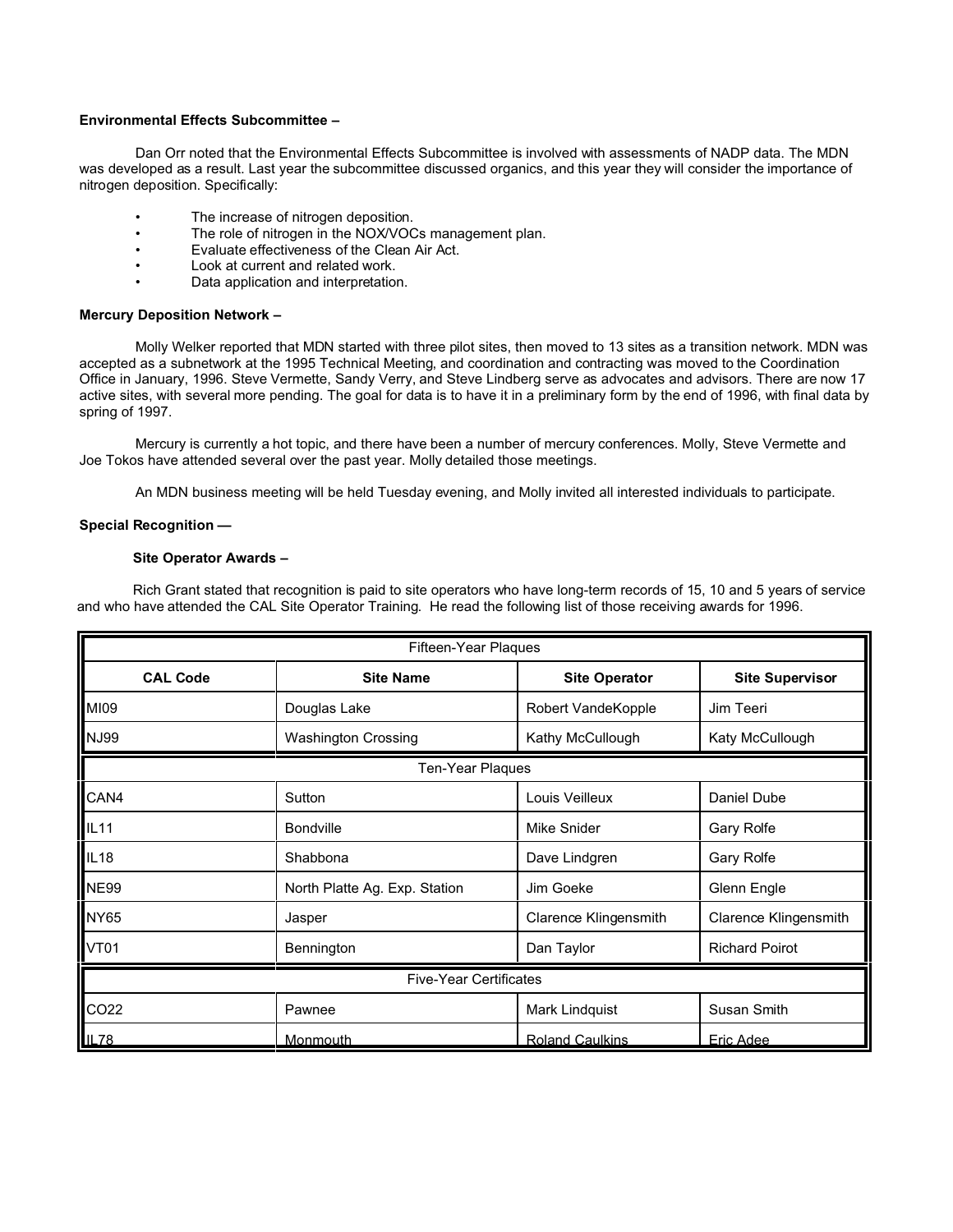| <b>Five-Year Certificates</b> |                 |                |                         |  |
|-------------------------------|-----------------|----------------|-------------------------|--|
| MT97                          | Lost Trail Pass | Chuck Oppegard | <b>Robert Hammer</b>    |  |
| <b>ND11</b>                   | Woodworth       | Gayle Cook     | <b>Russell Harkness</b> |  |
| OH <sub>o</sub> 49            | Caldwell        | Mike Franko    | Lowell Trimble          |  |
| WY06                          | Pinedale        | Sallie Otteman | Al Riebau               |  |

A round of applause was given to the operators and their supervisors.

## **Dave Bigelow —**

Rich Grant recognized the many contributions of Dave Bigelow as the original data manger and then Quality Assurance Manager and noted that without the quality of the data, there would not be the acclaim for the NADP data. Dave resigned from NADP in March and moved to a full-time position with the UV-B Program. A plaque in appreciation of dedicated service was presented to Dave Bigelow and accepted by Gary Lear in Dave's absence.

### **Linda Bandhauer —**

Recognition was paid to Linda Bandhauer for her assistance to program officers, leaders, and participants over the past 17 years. Linda will be retiring the end of June, 1997, and has moved to a full-time position in the UV-B Program office until that time. She was presented with a plaque and a corsage.

### **Paul Kapinos—**

Accolades and roasting were extended to Paul Kapinos for 15 years of leadership and service to the Program. Paul retired from USGS in early October. He was also presented with a plaque.

### **Nominating Committee and Close –**

Rich announced that had asked Van Bowersox, Jim Lynch and Mark Nilles to select a candidate for Technical Committee Secretary. Following established procedure, this individual will rotate through the offices to Chair.

The opening session was adjourned for subcommittee meetings.

### **Technical Session A; Trends in Precipitation Chemistry – A Regulatory Assessment of the Effects of the Clean Air Act, Phase I, Title IV –**

The first technical session, chaired by Jim Lynch, was convened at 1:00 p.m. with presentations as follows.

NAPAP Report to Congress–Update – Michael Uhart Integrating the Nation's Environmental Monitoroing Networks – Michael Ruggerio Electric Utilities: Emission Reduction and Deposition – Mary Ann Allan for Jeffrey West Emissions Reductions Under the Acid Rain Control Program – Rona Birnbaum Effects of the 1990 Amendments to the Clean Air Act, Title IV, On Precipitation Chemistry in the Eastern United States – Jim Lynch A Comparison of 1994 and 1995 AIRMoN Precipitation Chemistry Measurements Using Hysplit Trajectories – Barbara Stunder NADP vs MAP3S + AIRMoN Weekly and Annual Data Comparisons – Tom Butler Time Trends in Canadian Air, Precipitation, and Wet Deposition Data – Don McKay Moving Beyond Acid Rain to a "One" Atmosphere Perspective – Robin Dennis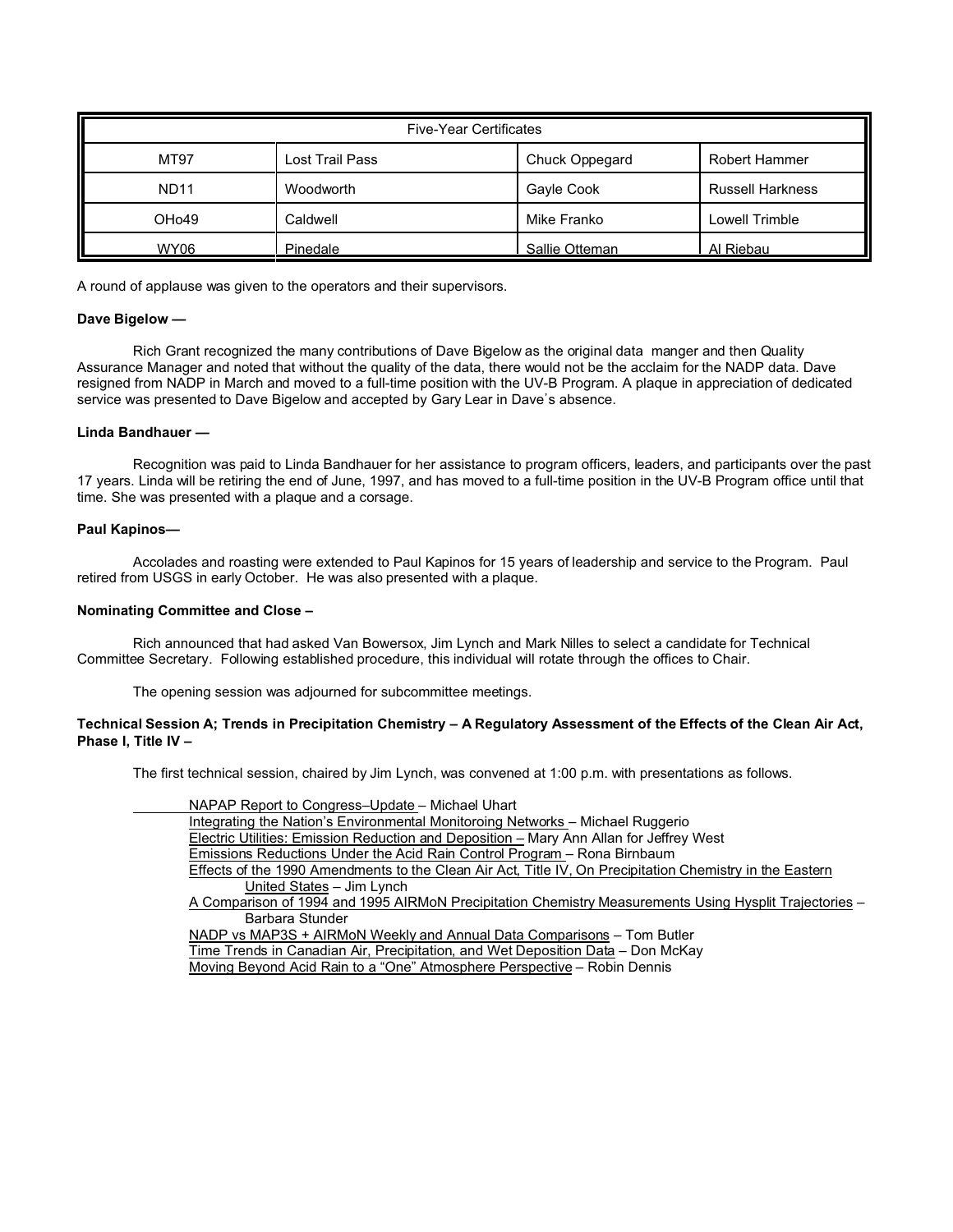Poster Presentations --

FoIlow1ng brief introductions by the authors, posters on the following topics were displayed.

| A New Motor Unit for the NADP/NTN Wet/Drv Collector (Comparison of Aerochem Metrics and Air Resource<br>Specialists Motor Units) Scotty Dossett |
|-------------------------------------------------------------------------------------------------------------------------------------------------|
| The Fractional Portion of Crop Nutrient Requirements Provided by Precipitation in North Carolina in 1992—                                       |
| <b>Can Furiness</b>                                                                                                                             |
| Education Materials and Activities for Secondary and Elementary Teachers Using NADP/NTN Data                                                    |
| Developed by the Nebraska Earth Science Education Network (NESEN) Mark Mesarch                                                                  |
| Regional Patterns of Nitrogen in Winter Precipitation Along the Rockies: A Comparison of Snowpack                                               |
| Sampling and NADP Estimates Mark Nilles for Kathy Tonnesson                                                                                     |
| National Atmospheric Deposition Program/Mercury Deposition Network: QAIQC ProtoQ~ Molly Welker                                                  |
|                                                                                                                                                 |
|                                                                                                                                                 |

Wednesday, October 23, 1996

### **Technical Session B: Monitoring Terrestrial and Aquatic Response and Materials Effects —**

Session Chair Gary Stensland convened Technical Session B for the following presentations.

Atmospheric Nitrogen: What Is It and What Does It Do? —James Galloway

Nitrogen Deposition in the U.S. Fish and Wildlife Service Coastal Areas — Ellen Porter

Isotopic Characteristics of Preo~pitation Collected by the NADP Network: Applications to Ecological, Hydrologic and Geological Studies – Jeff Welker

Atmospheric Concentrations and Distributions of Polycyclic Aromatic Hydrocarbons in the Southern Chesapeake Bay Region – Rebecca Dickhut

Observations on the Accuracy of the NOAA Multi-layer Deposition Velocity Model:A Field Study-Model Comparison – Peter Finkelstein

Geochemical Interpretations of Rainfall-runoff Data for Marble and Copper – Richard Livingston

Federal Highway Administration Materials Testing Program – Use of NADP/NTN Data – J. Peter Ault

# **Field Trip --**

The technical session was adjourned so attendees could participate in the field trip to the Atmospheric Sciences Division, NASA Langley, Langley, Virginia.

Thursday, October 24, 1996

## **Technical Session C: Mercury in the Environment --**

The final technical session was convened by Molly Welker, session chair. The following presentations were made.

Overview of NADP/Mercury Deposition Network – Steve Vermette

Hydrologic Transport of Total Hg Through a Forested Upland/Peatland Watershed – Sandy Verry

On the scientific Utility and Import of the MDN: Correlation Between MDN Total-Mercury and NADP Major-Ion Data – Joseph Tokos

Mercury Deposition to a Chesapeake Bay Watershed – Robert Mason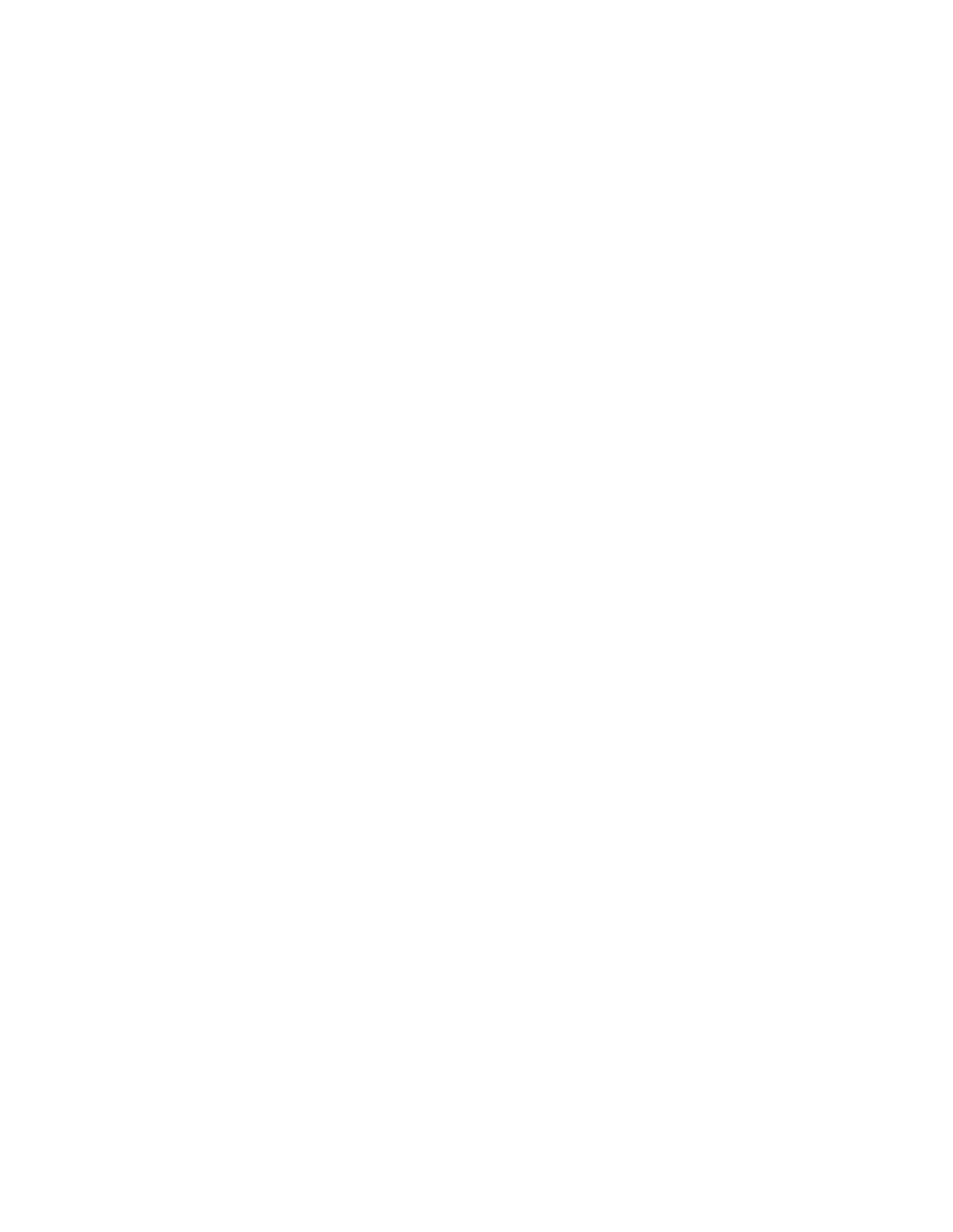## New Capabilities for the Mercurv Deposition Network: Determination of Atmospheric Gaseous Hg(lI) at the pg/m<sup>3</sup>Level — Joe Tokos for Nick Bloom

Final Business Session —

The closing session of the 1996 Technical Meeting was convened at 1:30 p.m. by Rich Grant. Two agenda items from the noon Executive Committee meeting were reported.

- Proposed letters to CSREES regarding assessment of an 8% fee on monies passing through the Cooperative Agreement. A letter protesting the fee has been drafted and will be sent by the Administrative Advisors. A second letter will be written on behalf of the Executive Committee.
- The need for additional NADP cooperation with the Natural Resource Ecology Laboratory at Colorado State University. This will be accomplished through support of a graduate student.

Subcommittee Reports —

Network Operations —

Kenni James reported on subcommittee discussions.

- Equipment replacement/repairs. The *ad hoc* committee of Scott Dossett, Joel Fnsch, John Gordon, and Susan Smith will continue their efforts to locate and catalog the location of most parts. USGS ordered 10 sensors and event recorders.
- There are collocated samplers at FL14 and 0R09.
- ARS/ACM motor box comparison. Scott Dossett, Mark Nilles and Susan Smith will look at collocated data and report at the spring meeting.
- Revisions to QA Plan for remedial action.
	- Deviations will be called to the attention of NOS by the site liaisons.
	- The CO Site Liaison will try to resolve chronic violations for 6 months, then report them to NOS and note the violations in the database.
	- Accept pending exceptions and document in the database.
	- Changing conditions will be reported and noted.
	- A data product to advise of deviations will be developed and presented to the DMAS for consideration and approval.
- The Site Operation Manual directory and suggested equipment page revisions were approved.
- Charged Scotty Dossett and Susan Smith with revising the Site Operation Manual by fall, 1997.
- The pH 4.9 check solution is being measured satisfactorily.
- USGS is instituting a field blank pilot study at 9 sites.
- NOS minutes will be placed on the NADP web page.
- A CAL/CO Common Tracking Database is in process and initial testing has begun.
- TX10 was granted a 6-month exemption from field chemistry.
- The AIRMoN subcommittee has been incorporated into NOS. Jane Rothert will be the official AIRMoN representative.
- 1996-97 officers are:

Chair – John Gordon Vice Chair — Scotty Dossett Secretary — Susan Smith

MOTION that the reoort be accepted was made, seconded and carried.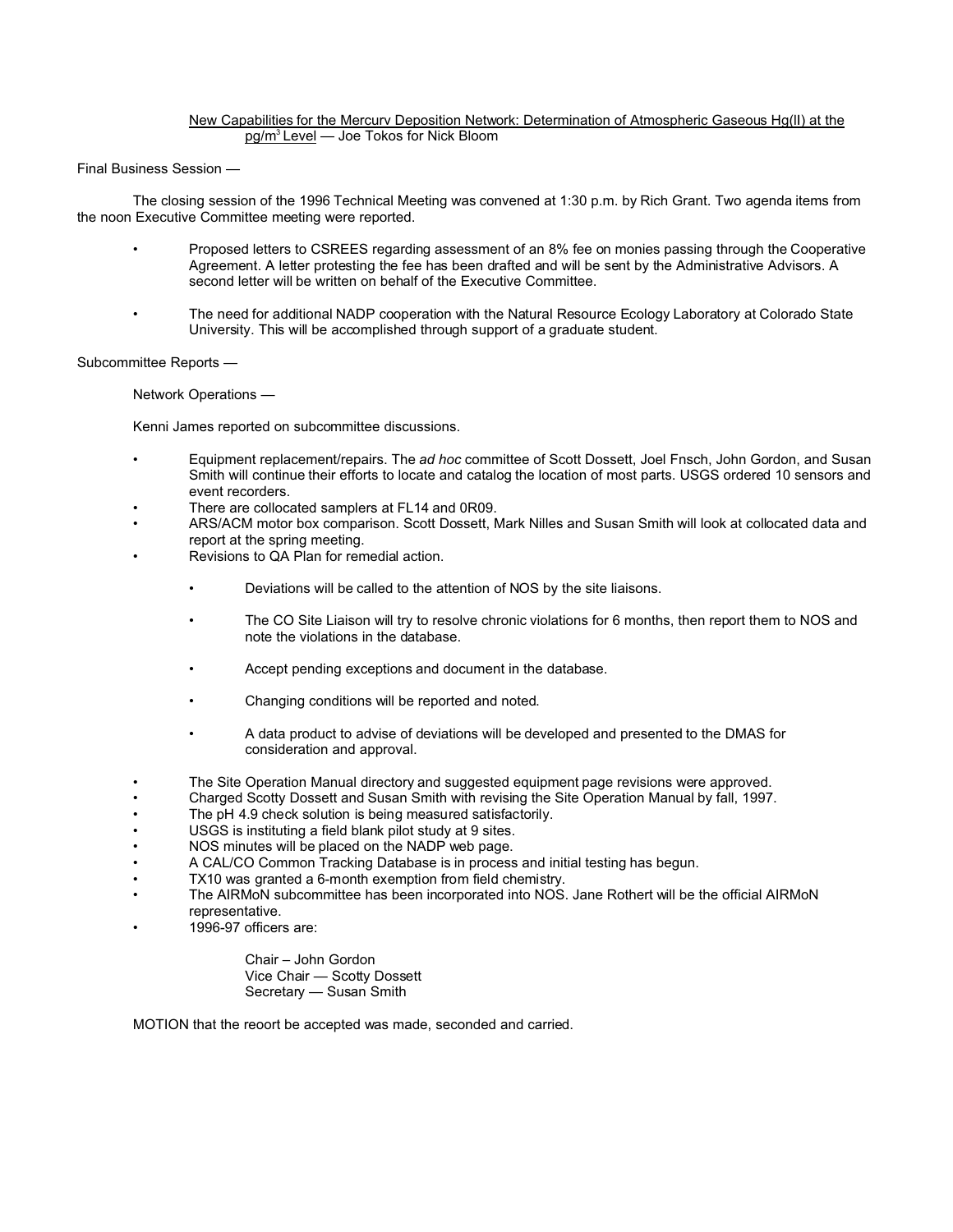Data Management and Analysis Subcommittee –

Mary Ann Allan reported. The subcommittee covered a quantity of items.

- Dissolution of the Quality Assurance Steering Committee. DMAS was asked to look at the ramifications of dissolving the QA Steering Committee. DMAS will track the handling of siting violations and the remedial action plan. They will coordinate with NOS.
- QA Data Information Questionnaire. The subcommittee agreed the questionnaire was worthwhile and attempts to obtain the information should continue. The task will be assigned to the new QA Manager. Partial completion by early 1997 is a goal.
- Disposal of two-year old FORFs and raingage charts. The subcommittee approved disposal of FORFs stored at the coordination office after they are two years old. An alternate home for the raingage charts will be sought within the NADP community. CAL has also offered to take the charts and make them available through the Illinois State Water Survey.
- pH 4.9 check solution. A period from December through March was allowed for sites to change to the 4.9 check solution. All sites are now using the 4.9 solution.
- Status of common CO/CAL tracking database. A PC has been dedicated at CAL as a file server which can be accessed by both the CAL and the CO, using standard query language. Questions remaining to be answered are capability, use and need. Scotty Dossett and Susan Smith will continue to work toward implementing and using the common tracking system.
- Bucket/Bottle Advisory Revision. A working group of Van Bowersox, Mary Ann Allan and Gary Lear will revise the Bucket/Bottle Advisory for review at the spring meeting. The Advisory will reference adjustment algorithms and possible bias over time. There are no plans to adjust data at the CO or on the Web.
- Trend Plots on the Web. The working group of Van Bowersox, Bob Gilpin, John Gordon, and Susan Smith will continue work on these plots. The first focus is on site temporal displays. There is interest in seeing geographic trends.
- AIRM0N in the Annual Data Summary. DMAS approved the order of priority for deposition calculation: stick gage> Belfort > sample volume. Decisions regarding completeness criteria and field validity codes have been deferred to the spring meeting.
- MAP3S data. The MAP3S data will be available on the AIRMoN NOAA web page. There will be a link from the NADP web page.
- NADP "map product." This document was strongly endorsed, but the subcommittee felt it needed a different name. It was also suggested that a picture of the sampler be included.
- "Inside Rain" brochure. DMAS will review the brochure by year end and seek input from others as to its possible benefit and use as an educational tool.
- MDN report. The subcommittee considered options for handling data generated during the initial and transitional stages of MDN. No decision was made. The HAL will report acid charge/blank-corrected data to the CO.
- DMAS meeting minutes will be posted on the NADP web page along with other NADP minutes.
- Officers for 1996-97.

Chair — Luther Smith Vice Chair — Bob Gilpin Secretary -- Joe Tokos

Action Items —.

MOTION that FORFs be discarded after two years' storage in the CO was made, seconded and carried.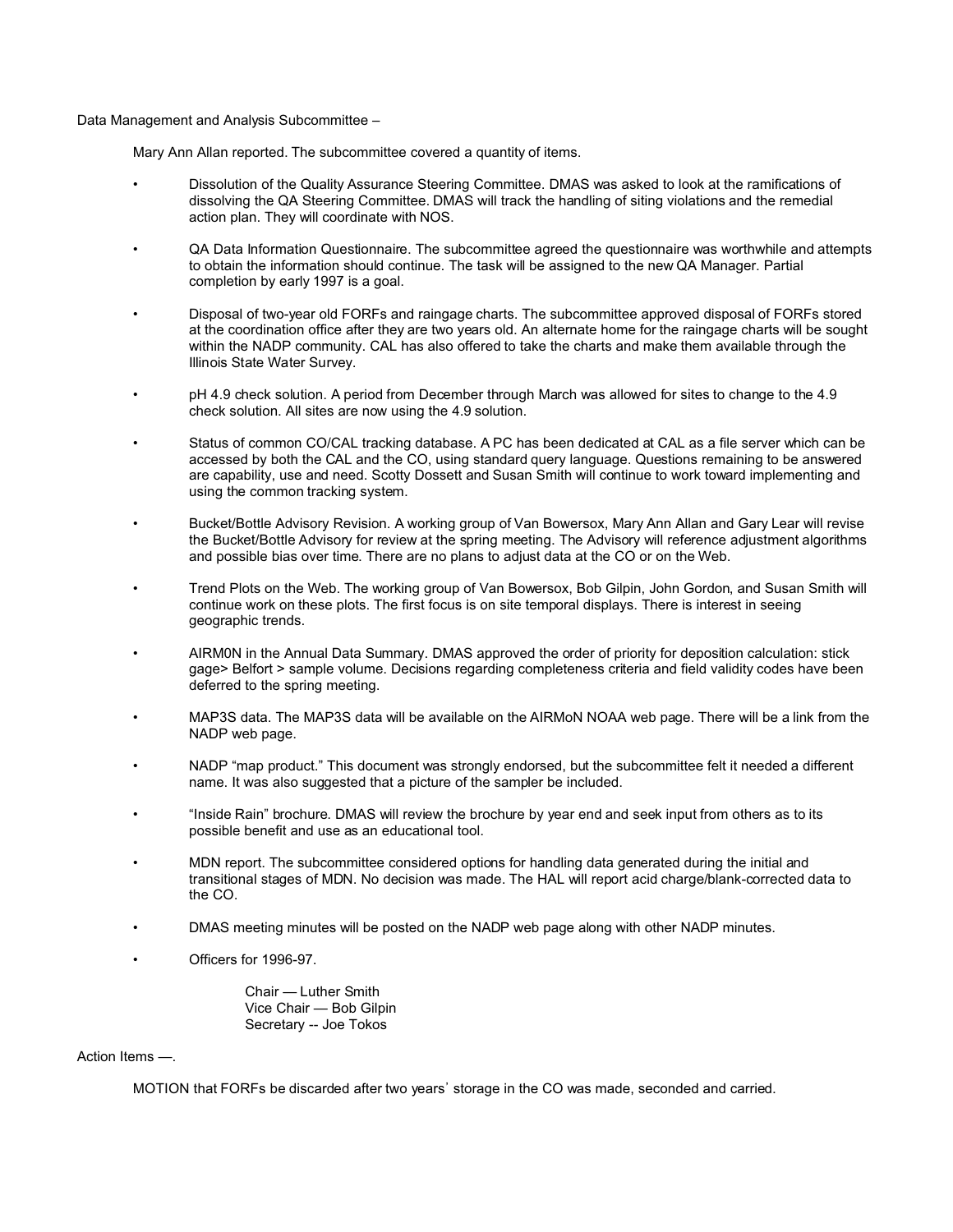MOTION to approve order of priority of deposition calculation for AIRM0N data was moved and seconded. Following discussion, question was called and motion carried.

Discussion Item —

It was suggested that the educational brochure ("Inside Rain") be placed on a fast track for completion. The agency representatives agreed that it would be most advantageous such a brochure available. Mark Nilles noted that this is a very important issue and that his budget would absorb the cost of printing if necessary. He would also try to provide labor for changes after review. Stan Coloff and Mary Ann Allan will review the brochure and attempt to have a final version ready in mid-February. The importance of the brochure being done was stressed repeatedly.

The map portion will be available and distributed for review with the goal of having a version to distribute for January or February. Further discussion regarding the review process and the potential audience ensued. It was suggested that it be prepared for a general audience. Gary Lear asked that there be a plan regarding the changes so that he have some direction. Gary also noted that he needs substantive rewriting assistance rather than just general comments.

### Environmental Effects —

Dan Orr, Chair, reported that subcommittee discussions focused on promotion of NADP nitrogen deposition data for assessment and evaluation applications.

- Applications:
	- Effectiveness of NO<sub>x</sub> emission reduction requirements of CAAA. NO<sub>x</sub> and NH<sub>4</sub><sup>4</sup> deposition is increasing and has not been affected by Phase 1 reductions.
	- $\rm NO_x$  management. Industry is looking for guidance on emissions and regulators need numbers for permit evaluation.
	- Nitrogen saturation is occurring in certain terrestrial and estuanne ecosystems. This exacerbates water quality and habitat destruction; e.g. Chesapeake Bay, eastern and Gulf coast wildlife refuges (sea grass beds), western high-elevation surface waters.
	- Agriculture and Precision Farming. Atmospheric N data could be supplied to farm advisory boards to prevent over-application of N, optimize application rates, improve timing of application, and improve plant uptake estimates.
- Information Gaps:
	- Organic N.
	- Deposition velocities.
	- $NH_4^4$  volatization.
- Recommendation:
	- Consider incorporating this information into the NRSP-3 proposal.
- Motion to the Technical Committee. There was no motion because such a motion is difficult to word. It was suggested that the nitrogen data be included on the NADP web page.
- 1996-97 Officers.

Chair — Ellen Porter Vice Chair — John Sherwell

Gary Lear suggested a one-page informational sheet on the importance of nitrogen to agriculture; i.e., this is the relevance and these are the kinds of documents with which we can supply you. The sheet would probably be one page of text and a half page of graphics.

## **Mercury Deposition Network —**

Steve Vermette reported that the mercury subcommittee met Tuesday evening and had much to discuss.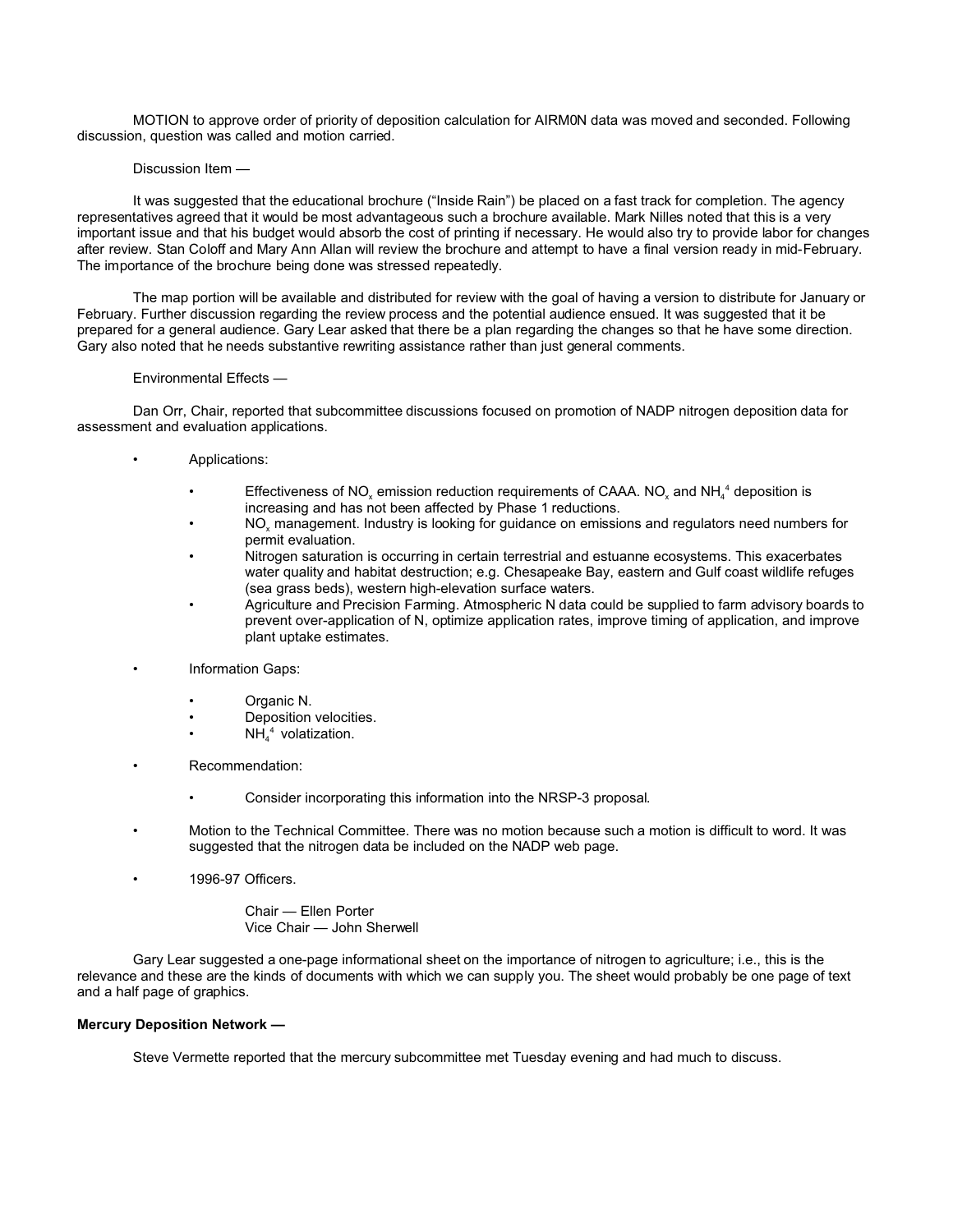- In January, 1997, eleven sites will have a complete year of data.
- Considered how to calculate deposition and decided to use collector volume.
- How to report the mercury data.
- MDN has been approached regarding having more than one laboratory. The subcommittee decided to stick with one lab. It was felt that because of site liaison activities, it was important to follow the NADP model.
- Precipitation Sensor. Aerochem Metrics has two different designs—a 7-grid sensor and an 11-grid sensor. The impact on COED of dealing with two different grids was discussed.

MOTION that MDN adopt the 11-grid sensor was made and seconded. Following discussion, the motion was amended that the CO would maintain an inventory of 11-grid sensors. Amendment and motion carried.

### **Nominating Committee —**

Van Bowersox reported that the nominating committee had selected Dennis Lamb as candidate for NADP Technical Committee Secretary for 1996-97.

MOTION that Dennis Lamb be unanimously elected secretary was made, seconded and carried.

Technical Committee Officers for 1996-97 are:

Chair — Stan Coloff Vice Chair — Steve Vermette Secretary — Dennis Lamb

The 1996-97 Executive Committee List is attached for reference.

### **1997 Technical Meeting —**

Steve Vermette voiced his ideas regarding location for the next technical meeting. He made three suggestions:

- 1. Elicottville Resort, New York. This location offers wine tours and proximity to Buffalo. Themes for the meeting would be N deposition and mercury.
- 2. Minnesota or Wisconsin. Would be a good location because of the mercury interest.
- 3. Seattle, Washington. The mercury lab at Frontier Geosciences would be highlighted.

It was generally agreed that a location somewhere in the Midwest would be best. A final decision will be made in early 1997.

## **Closing —**

Rich Grant passed the gavel to incoming Chair Stan Coloff who officially adjourned the 1996 Technical Meeting.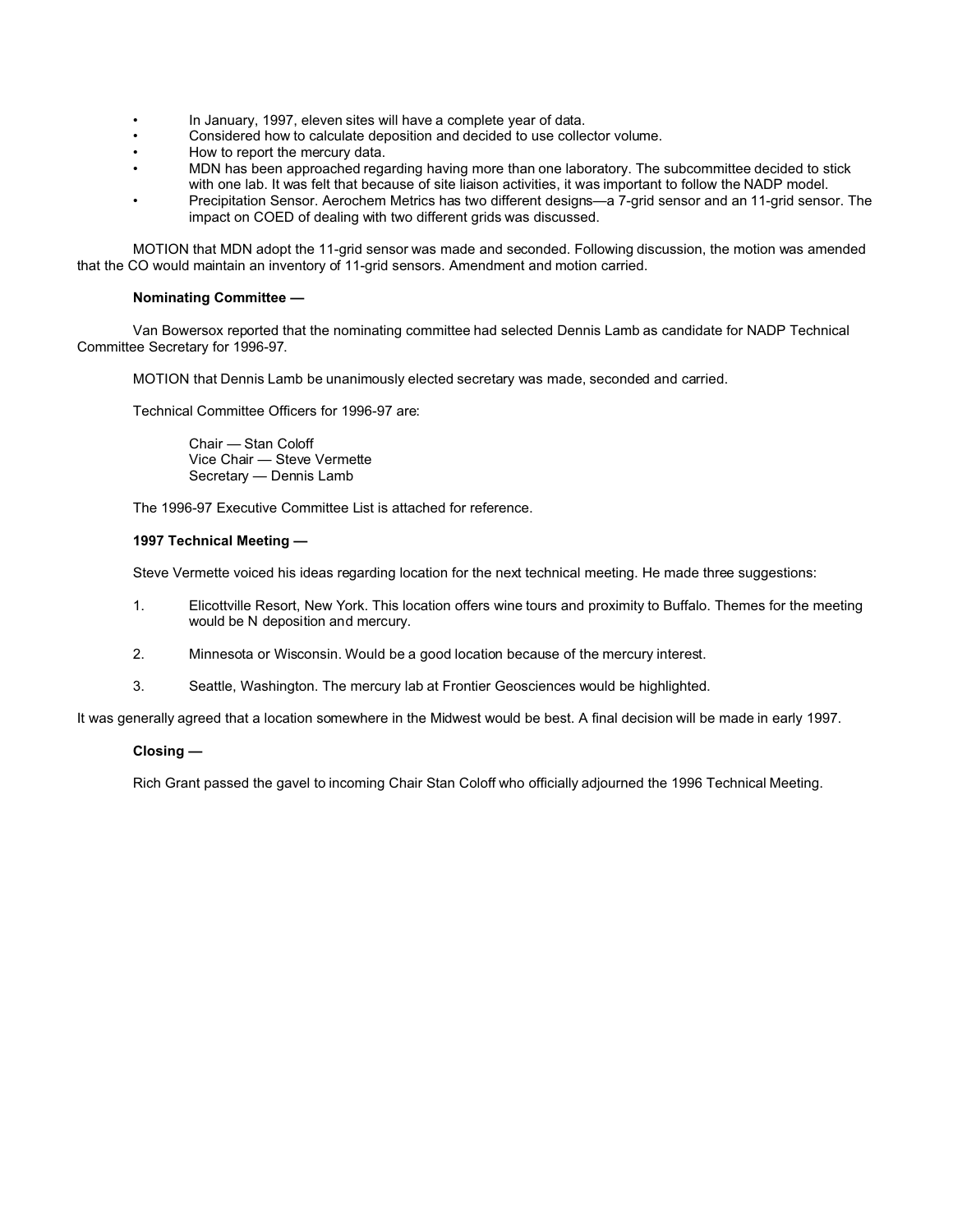National Atmospheric Deposition Program (NRSP-3) Technical Committee Meeting October 21-24, 1996—Williamsburg, VA

Attendance List

Mary Ann Allan **Richard Artz**<br>1999 - EPRI RICHARD ROAG ARL ROAG ARL

Peter Ault<br>
Ocean City Research<br>
Coord<br>
Coord<br>
Coord<br>
Coord<br>
Coord<br>
Coord<br>
Coord<br>
Coord<br>
Coord<br>
Coord<br>
Coord<br>
Coord<br>
Coord<br>
Coord<br>
Coord<br>
Coord<br>
Coord<br>
Coord<br>
Coord<br>
Coord<br>
Coord<br>
Coord<br>
Coord<br>
Coord<br>
Coord<br>
Coord<br>
Coord<br>

**USDA CSREES** 

Rona Birnbaum Tamara Blett

Van Bowersox **Tom Butler** Illinois State Water Survey - CAL Cornell University

Richard Cline **Stan Coloff** USDA Forest Service USGS - BRD

Wayne Cornelius<br>
NC Division of Air Quality<br>
Naine Agricultu

Scott Dossett<br>
Illinois State Water Survey - CAL The Rebecca Dickhut<br>
College of William and Mary Illinois State Water Survey - CAL

Cary Eaton<br>
Research Triangle Institute<br>
Research Triangle Institute<br>
Guy Fenech Ganada Research Triangle Institute

Peter Finkelstein and The Test of Test and Test and Test and Test and Test and Test and Test and Test and Test US EPA USGS

Cari Furiness **Cari Furiness** James Galloway

Bob Gilpin **Gordon**<br>
NADP/NTN Coordination Office **ACCONG THE SEAST OF SEAST OF SEAST OF SEAST OF SEAST OF SEAST OF SEAST OF SEAST O** NADP/NTN Coordination Office

Richard Grant **Contract Contract Contract Contract Paulette Homant**<br>
Paulette Homant Purdue USGS Purdue University

Kenny James **Paul Kapinos** Illinois State Water Survey - CAL USGS - retired

Dennis Lamb Gary Lear<br>
Penn State University Communication of the MADP/NTI

Richard Livingston<br>
Federal Highway Administration<br>
Penn State University Federal Highway Administration

University of Maryland

Donald McKay **Mark Mesarch Canada**<br> **Environment Canada** Mark Mesarch Liniversity of N

Daniel Nickolie **Mark Nilles**<br>
WI Department of Natural Resources **Mark Nilles**<br>
USGS WI Department of Natural Resources

NOAA - ARL

NADP/NTN Coordination Office

Jack Barnes **Ralph Baumgardner**<br>
USDA CSRFFS

**USDA Forest Service** 

Maine Agricultural & Forest Experiment Station

NC State University **NATE ISSUES 2018** University of Virginia

NADP/NTN Coordination Office

Robert Mason<br>
University of Maryland<br>
University of Maryland<br>
Compare Lee Maull Dynamac Corporation

University of Nebraska-Lincoln